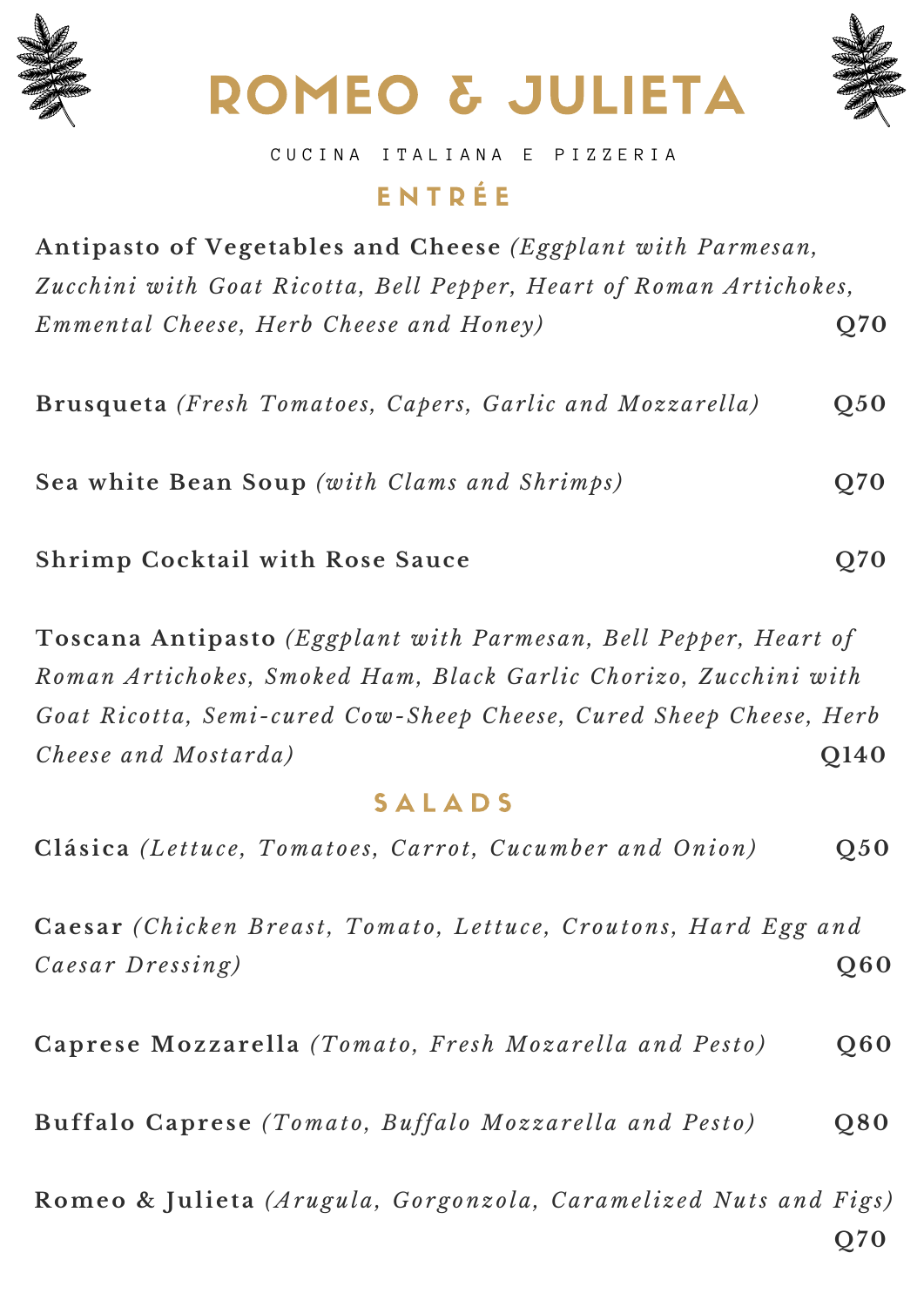

## ROMEO & JULIETA



CUCINA I TALIANA E PIZZERIA

## MAIN COURSE

| Scaloppine of Chicken with Lemon or Mushrooms with Parsley<br>(Salad or Baked Potatoes or Steamed Vegetables) | Q75             |
|---------------------------------------------------------------------------------------------------------------|-----------------|
| <b>Chicken Milanese</b> (Salad or Baked Potatoes or Steamed Vegetables)                                       | O <sub>75</sub> |
| Beef Filet Mignon (with Mushrooms or with Green Pepper)                                                       | Q125            |
| Tagliata Beef (with Rúcula, Cherry Tomato, Balsamic and Parmesan Flakes)                                      | 0145            |
| Dorado Filet a la Livornese<br>(Cherry Tomato, Capers, Black Olives, Basil and Garlic)                        | Q125            |
| Jumbo Shrimp (Baked, Breaded or with Garlic)                                                                  | <b>O160</b>     |
| T-Bone Fiorentina (2.5 pounds, 2 people minimum, only under reservation)                                      | <b>O500</b>     |

## PIZZAS (MEDIAN/Q79 BIG/Q99)

**Veggie** *(Tomato base, Mozzarella, Spinach, Onion, Confit Tomatoes, Eggplant and Bell Pepper)*

**Romana** *(Tomato base, Anchovies, Capers, Black Olives and Garlic. No cheese)*

**Hawaiana** *(Tomato base, Mozzarella, Pineapple and Ham)*

**Margarita** *(Tomato base, Mozzarella, Confit Tomatoes and Fresh Basil)*

**Tirolese** *(Mozzarella, Flavored Potatoes and Italian Sausage)*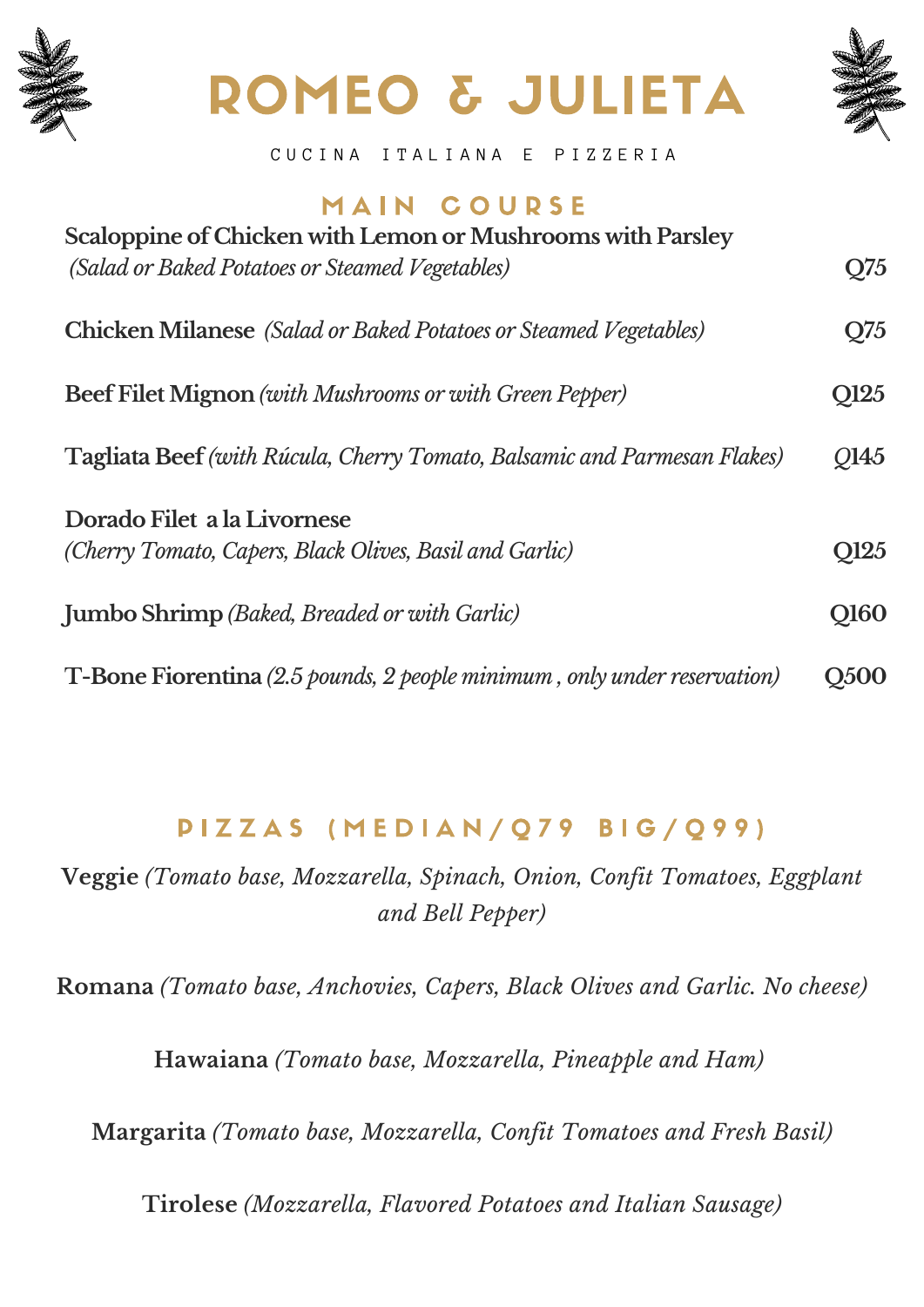





CUCINA ITALIANA E PIZZERIA

## PIZZAS (MEDIAN/Q89 BIG/Q109)

**Ivano** *(Tomato base, Mozzarella, Eggplant, Pepperoni, Parmesan and Garlic)*

**4 Carnes** *(Tomato base, Mozzarella, Ground Beef, Roasted Chicken, Ham, Bacon and Onion)*

**Caprichosa** *(Tomato base, Mozzarella, Ham, Mushrooms, Artichoke, Pepperoni)*

**4 Quesos** *(Mozzarella, Gorgonzola, Emmental and Parmesan)*

**Romeo y Julieta** *(Tomato base, Mozzarella, Bacon, Prunes, Cherry Tomato and Philadelphia Cheese)*

**Calzone Italiano** *(Tomato base, Mozzarella, Italian Sausage, Mushrooms, Onion, Ricotta and Parmesan)*

## PIZZAS (MEDIAN/Q99 BIG/Q129)

**Elena** *(Tomato base, Mozzarella, Salmon, Cherry Tomato and Philadelphia Cheese)*

**Mateo** *(Tomato base, Buffalo Mozzarella, Smoked Prosciutto, Spinach and Parmesan)*

**Granjera** *(Tomato base, Mozzarella, Goat Ricotta, Spinach, Parmesan and Italian Sausage)*

**4 Estaciones** *(Tomato base and Mozzarella. 1. Artichoke / 2. Ham and Mushrooms / 3. Black olives and anchovies / 4. Confit tomatoes and Fresh Basil)*

**Mediterranean** *(Tomato base, Buffalo Mozzarella, Rúcula, Baked Tomato, Smoked Prosciutto and Parmesan Flakes)* (**Median Q109***)*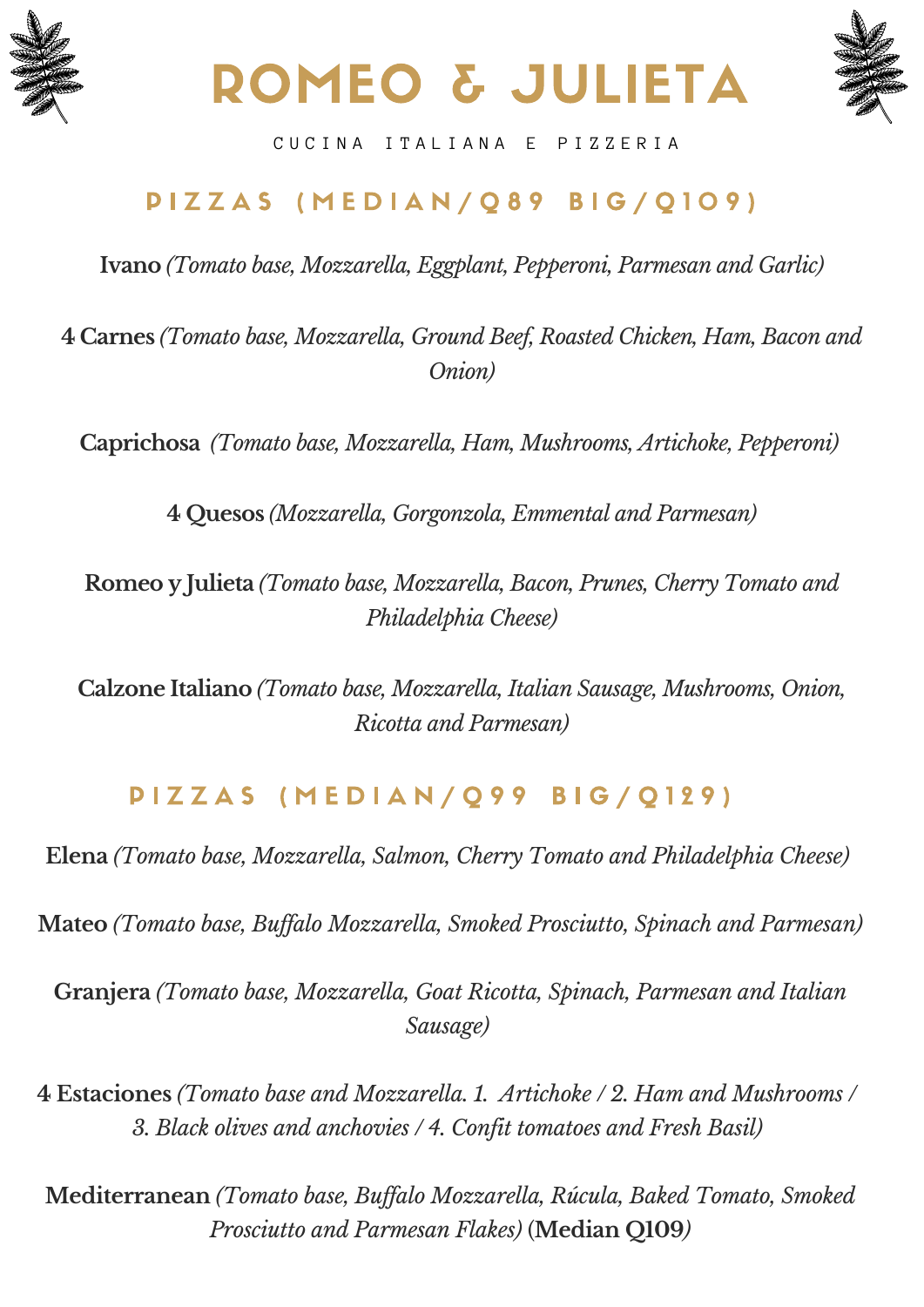

# ROMEO & JULIETA



C U C I N A I T A L I A N A E P I Z Z E R I A

#### **PASTAS**

| Penne Pomodoro Cherry (EVOO, Cherry Tomato, Basil and Garlic)                                        | Q60       |
|------------------------------------------------------------------------------------------------------|-----------|
| <b>Penne Arrabiata</b> (EVOO, Tomato Sauce, Dry Cobanero Pepper, Parsley, Bacon and Black<br>Olives) | Q75       |
| <b>Fettuccine Alfredo</b> (Butter, Garlic, Chicken, Cream, Parmesan and Mascarpone)                  | Q75       |
| <b>Fettuccine Pesto a la Genovese</b> (EVOO, Basil, Pine Nuts, Garlic and Parmesan)                  | Q75       |
| Spinach Fettuccine (Gorgonzola, Butter, Cream y Nuts)                                                | $Q_{7}$ 5 |
| <b>Lasagna Bolognese</b> (Tomato Sauce, Bechamel and Parmesan)                                       | Q75       |
| <b>Spaghetti Bolognese</b> (Bolognese Ground Beef Sauce and Tomato Sauce)                            | Q80       |
| Spaghetti Carbonara (EVOO, Bacon, Egg, Black Pepper and Parmesan)                                    | Q80       |
| <b>Ivano</b> (EVOO, Onion, Bacon, Roast Bell Pepper, Mascarpone and Parmesan)                        | Q80       |
| <b>Salmon Fettuccine</b> ( <i>White sauce and Vodka</i> )                                            | Q90       |
| Spaghetti with Clams                                                                                 | Q90       |
| Spaghetti with Shrimps (Zucchini and Cherry Tomato)                                                  | Q99       |
| <b>Beef Tortellini</b> (with Butter and Sage or Cream and Ham)                                       | Q99       |
| Pasta allo Scoglio (Clams, Mussels, Dorado, Shrimp, Squid)                                           | Q150      |
| <b>Raviolis</b> (3 options)<br>1. Pumpkin* 2. Mushrooms and Smoked Ham 3. Spinach and Ricotta.       | Q99       |
| Romeo and Julieta (Pumpkin Ravioli and Beef Tortellini)                                              | Q99       |